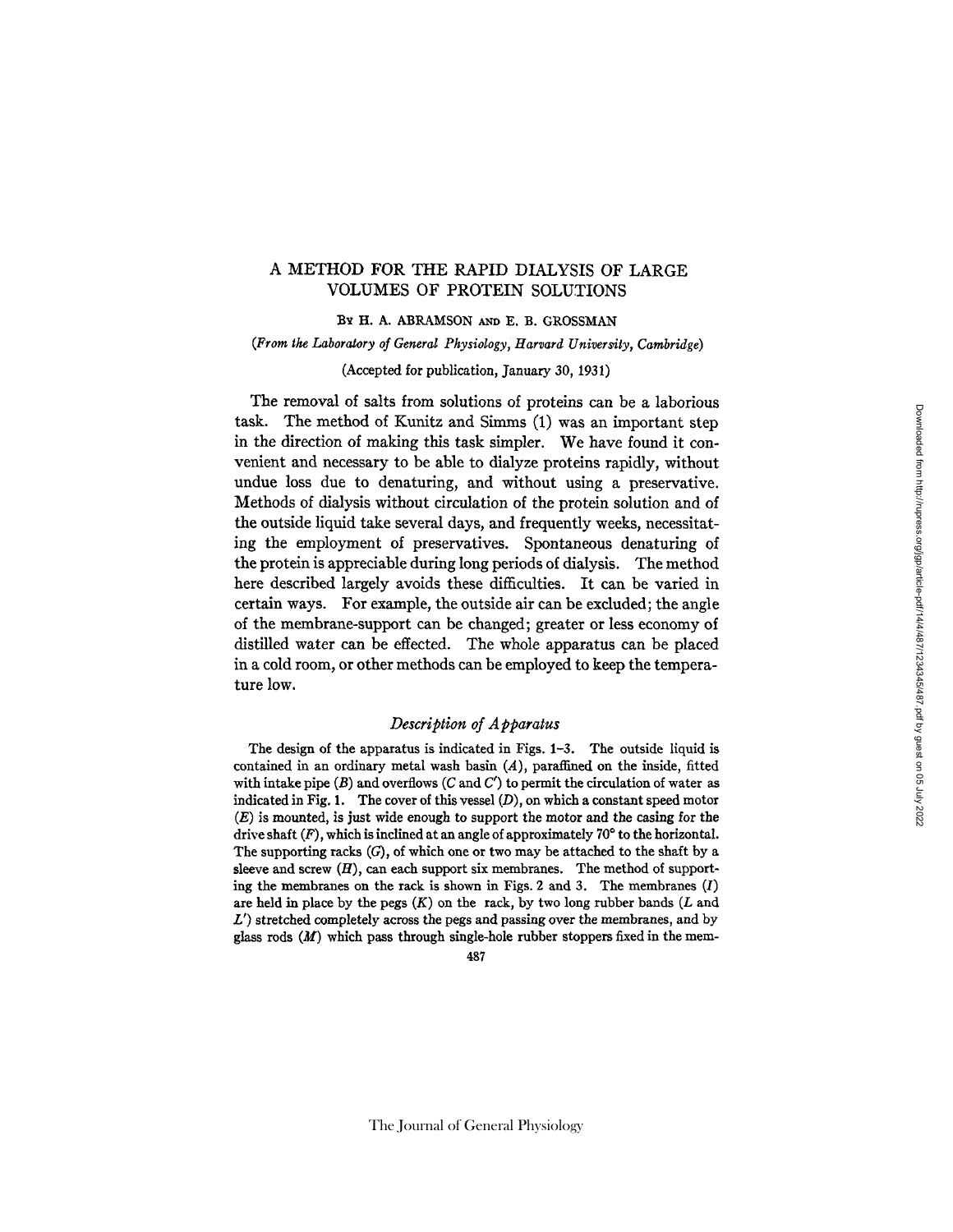

FIG. 1. Cross-section through entire apparatus.  $\times$  1/6 approximately. (See text.)



FIG. 2. Top view of rack (G) that supports membranes.  $\times$  3/10 approximately. (See text.)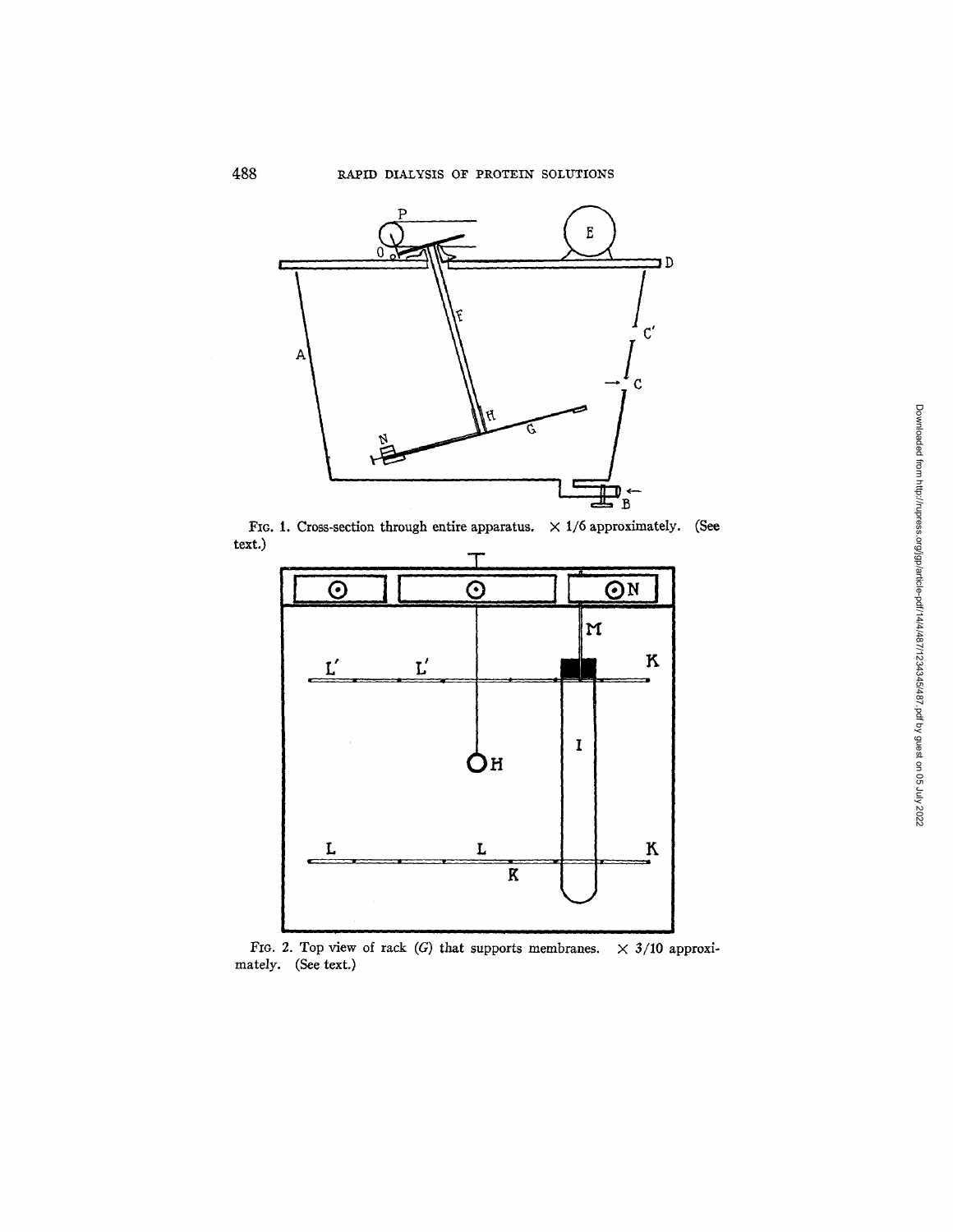branes. These rods in turn are fixed in place by the spring clamps  $(N)$  on the rack. The drive shaft is connected with the motor by the worm gear  $(0)$  and pulley  $(P)$ .

At first the membranes were prepared by depositing in the usual fashion three layers of collodion, U.S.P.X, on the inside of  $27 \times 200$  mm, test tubes, and drying in air for 20 minutes. Later this type of membranes was supplemented by the use of 25 mm. diameter "Visking" tubes,<sup>1</sup> which proved more satisfactory in that the necessity for the preparation of collodion membranes was eliminated. Using this apparatus and the "Visking" tubes, twelve membranes, each containing 100 cc. of crystals or of solution, may be dialyzed simultaneously.



FIG. 3. Schema of arrangement for attachment of membrane.  $\times 2/3$ 

#### EXPERIMENTAL

The cylindrical membranes are filled to within a few cm. of the top with the solution to be dialyzed and are fixed in place on the rack. Tap water is then allowed to flow through the outer vessel at a rate of 1.5 to 4 liters per minute. As the inclined rack is rotated at 6 R.P.M. by the motor, the air bubble<sup>2</sup> in the membrane tube provides gentle stirring. When dialysis against tap water is complete the outer vessel is drained, the intake pipe shut off, and dialysis is continued against distilled water. In obtaining the illustrative data given in Table I only dialysis with one change of distilled water was used.

It was found that denaturing of protein was negligible during the short time required for dialysis. The loss of protein by leakage was

<sup>1</sup> Kindly supplied by the Visking Corporation. Two stoppers, one of them single-holed, are fixed with rubber bands into the ends of the Visking tubing. It is necessary to test each membrane for leaks.

<sup>2</sup> We are indebted to Professor Crozier for the suggestion that a smooth glass sphere may be more suitable than the air bubble since probably less denaturization would occur.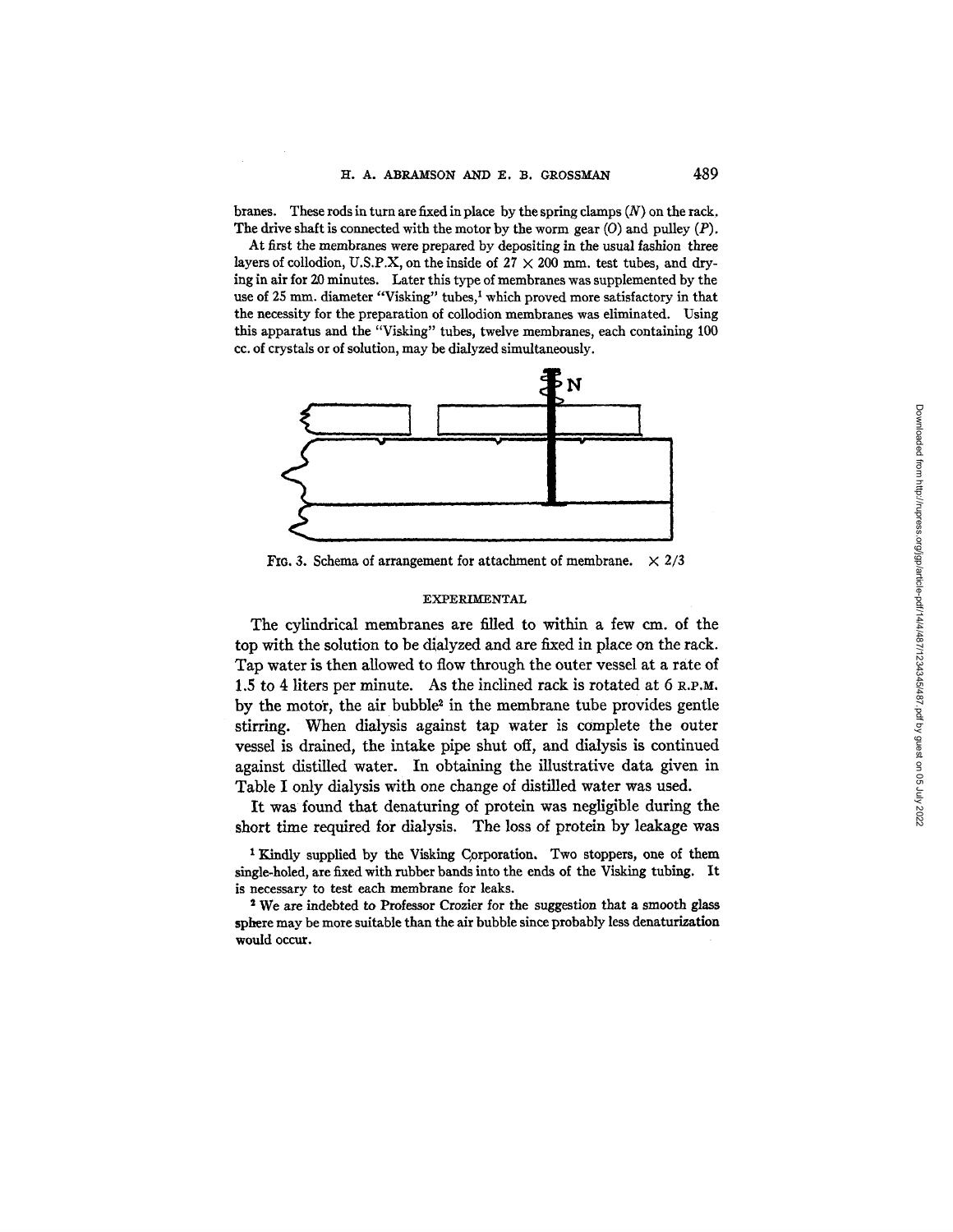#### 490 RAPID DIALYSIS OF PROTEIN SOLUTIONS

determined by the Koch-McMeekin method, and was found to amount to less than 5 per cent after 12 hours' dialysis. The rate of disappearance of salt was determined both with pure salt solutions and with solutions containing proteins. Half-saturated ammonium sulfate was dialyzed ammonia-free (as tested with Nessler-Folin reagent) within 12 hours. Some of the results obtained with the protein solutions are given in Table I. Not more than three membranes were employed in these experiments. The rate of dialysis against distilled water may be appreciably affected by the number of membranes used in each experiment.

#### TABLE I

These data illustrate the rate of disappearance of salts from cylinders of collodion and of "Visking" tubing under the experimental conditions described in the text.

| Protein solution                     | Time dialyzed (hours) |                  | Spec. conductivity<br>X 10 <sup>5</sup> reciprocal |
|--------------------------------------|-----------------------|------------------|----------------------------------------------------|
|                                      | Tap water             | <b>Distilled</b> | ohms                                               |
| 1. Serum globulin                    | 24                    |                  | 13.8                                               |
| 2. Egg albumin (10 per cent)         | 12                    | 12               | 16.9                                               |
| 3. Egg albumin (2 per cent, approxi- | $2\frac{1}{2}$        |                  | 857.0                                              |
| mately)                              | 54                    |                  | 96.3                                               |
|                                      | 71                    |                  | 42.0                                               |
|                                      |                       |                  | 36.9                                               |
|                                      |                       |                  | 13.9                                               |

The conductivity of the tap water used was  $12.0 \times 10^{-5}$ ; the conductivity of the distilled water (after exposure to the air) was 1.40  $\times$  $10<sup>-5</sup>$  reciprocal ohms. In the dialysis of Solutions 1 and 2, collodion sacks were used. In the dialysis of Solution 3, "Visking" membrane was used. In all cases the solutions were half saturated in ammonium sulfate before dialysis.

These results, especially those obtained with Solution 3, compare favorably with the value of  $18 \times 10^{-5}$  obtained by Kunitz and Simms (1) after 24 hours dialysis against circulating distilled water, and the value of  $16 \times 10^{-5}$  obtained by them after 31 hours.<sup>3</sup>

<sup>a</sup> The apparatus can be obtained from Mr. J. H. Emerson of Cambridge, Mass.